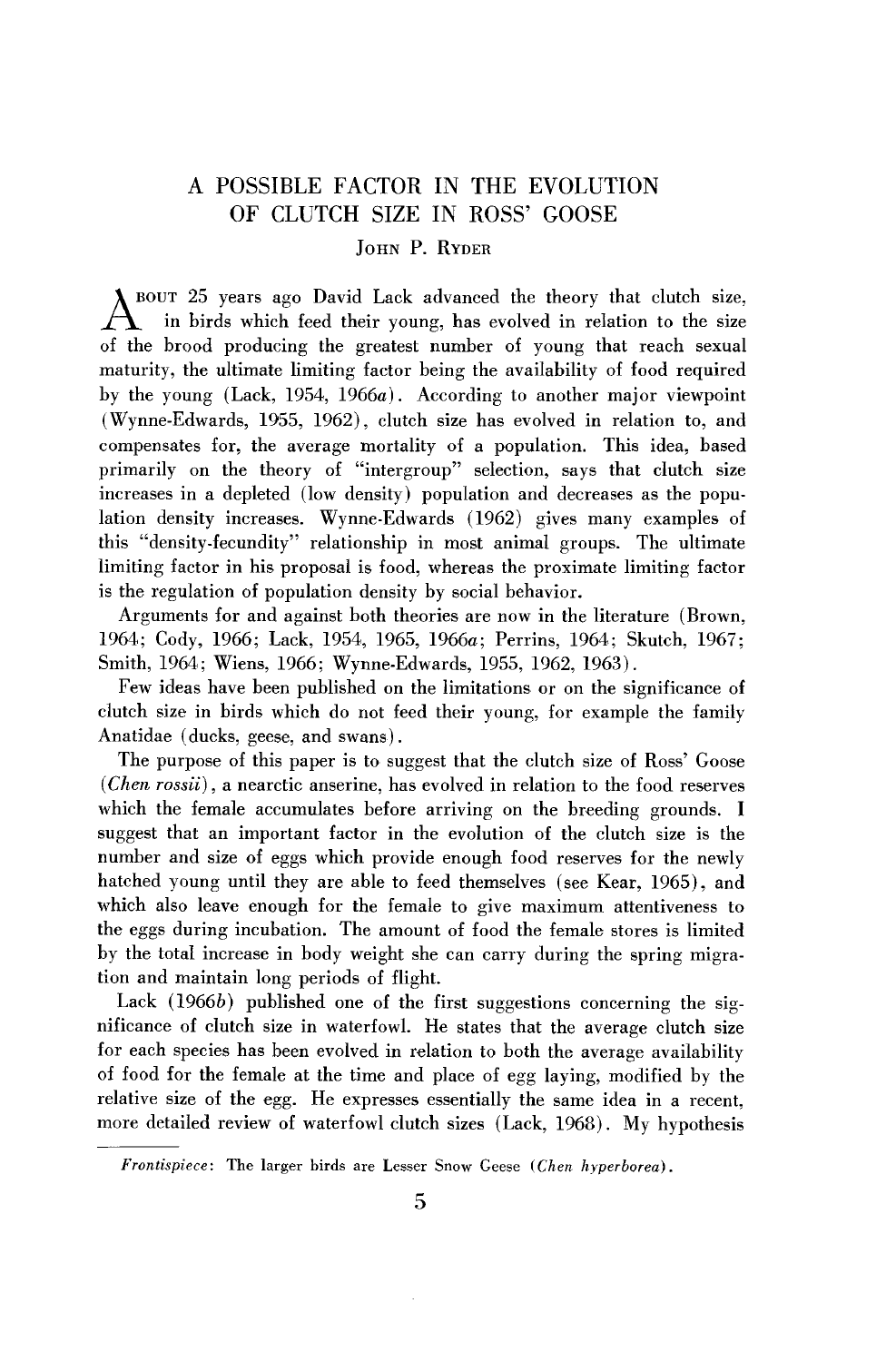

**ROSS' GEESE fChen rossiii nesting on an island at Karrak Lake, Northwest Territories, 24 June 1967. Note males standing, females incubating and the paucity of vegetation within the nest teriitory.** 

 $\bar{z}$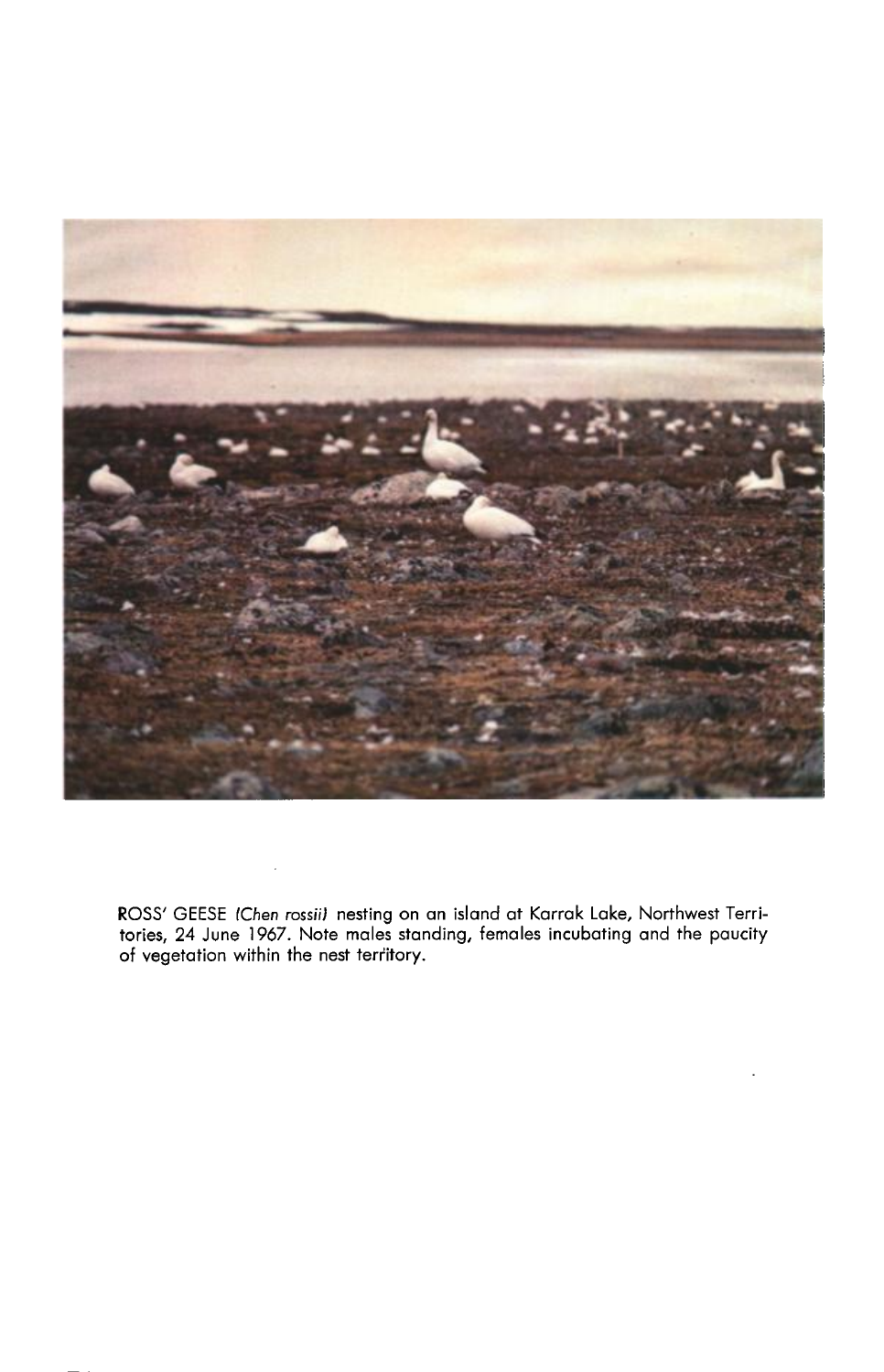

**FIG. 1. Ross' Goose nesting island at Karrak Lake, NWT., 25 June 1966.** 

**follows closely that of Lack (1966b, 1968) with modification to apply to Arctic nesting geese. It is based on the assumption that the breeding female goose is independent of the food supply at the time and place of egg laying.** 

**Each spring Ross' Geese migrate from their California wintering area in the Sacramento and San Joaquin Valleys to the nesting grounds in the Canadian Arctic, a distance of about 4,000 miles. Most of the population nests on islands in shallow tundra lakes in the Perry River region of the central Arctic (Ryder, 1969) (Fig. 1, 2). Small segments also nest in the**  Hudson Bay area (Cooch, 1954; Barry and Eisenhart, 1958; MacInnes and **Coach, 1963).** 

**Before and during the spring migration the geese feed extensively and by the time they arrive in the north, their body weights and fat reserves are at a maximum compared to any other time of year. Lack (1966b) does not account for this weight increase and large amounts of fat found in Ross' and other Arctic nesting geese at the time of arrival on the nesting grounds (see**  Hanson, 1962 for Canada Geese (Branta canadensis); Barry, 1962 for **Brant (Branta bernicla)**; Cooch, 1958 for Blue Geese (Chen caerulescens); **Barry, 1967 for recent data on the Anderson River, N.W.T. population of**  Black Brant (Branta nigricans), Lesser Snow Geese (Chen hyperborea), **and White-fronted Geese (Anser dbifrons) ; Hanson et al., 1956 for Canada Geese, Lesser Snow Geese and White-fronted Geese from the Perry River region; Macpherson and Manning, 1959 for Canada Geese from Adelaide Peninsula, N.W.T.). Hanson (1965) states that the peak fat reserve in**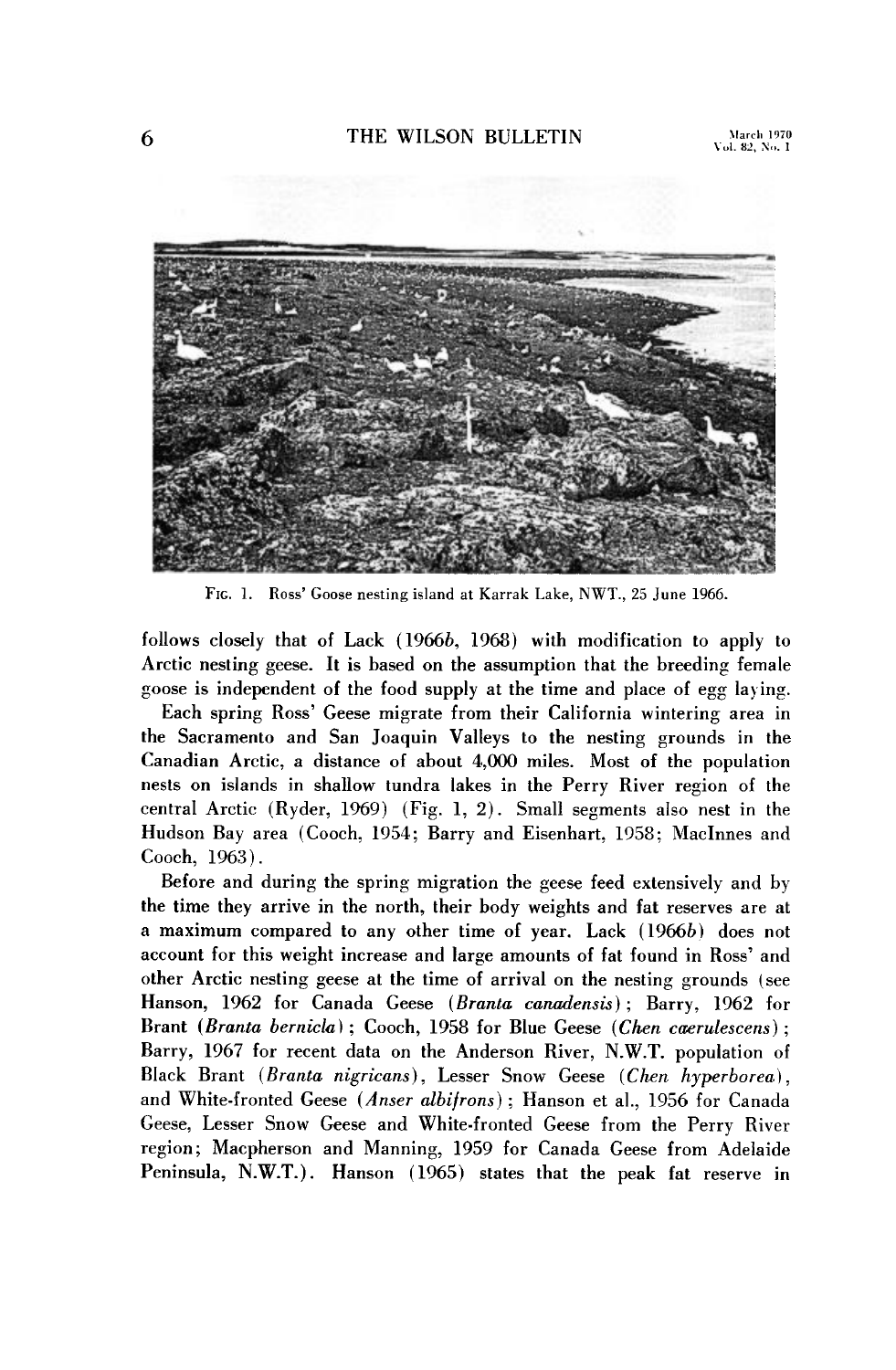

**FIG. 2. Ross' Goose mated pair at Arlone Lake, NWT., July 1964.** 

**Canada Geese at the time of arrival on the nesting grounds in northern Ontario is probably an evolutionary development which insures survival of the adult until spring breakup. This type of reasoning is prevalent in the literature of Arctic goose biology (see above references) and what little data we have indicates that it is most likely true. However, none of the literature suggests that the food reserves of the female goose are of evolutionary significance in allowing her to spend more time on the nest.** 

**During the egg laying period Ross' Geese remain on the nesting islands for long periods, only occasionally visiting the mainland feeding marshes. It is hard to believe that the purpose of these visits to the mainland is to prepare her for the fasting period ahead, especially in late seasons when the vegetation is covered with snow or still frozen in the ground and food is scarce.** 

**Ross' Geese usually lay four eggs (Ryder, 1967). Attentiveness increases with each egg in the clutch and incubation begins after the last egg is laid (Fig. 3). During egg laying and incubation, the breeding female can lose up to 800 grams (44 per cent) of body weight. Of this, about 100 grams are lost by ovary regression. During incubation she leaves the nest for short periods to obtain what little food is available near the nest site and rarely will she, accompanied by the male, fly to the mainland marshes to feed. It appears that throughout the incubation period the female is relying heavily on food reserves stored before the nesting season. It is also apparent that the short pre-egg stage and egg laying period (about 10 days) are too short to allow enough food intake to last through the 22-day incubation**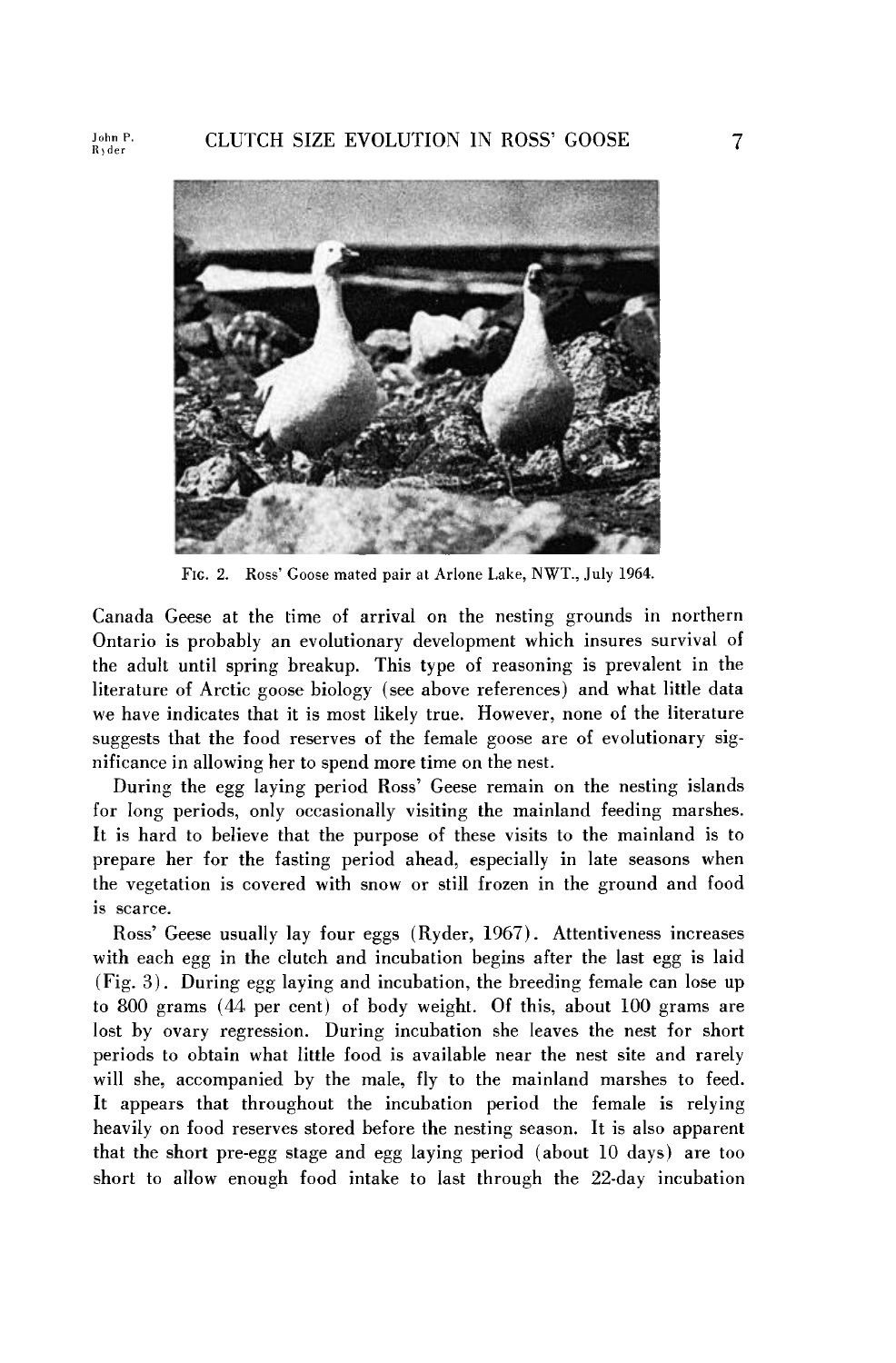

FIG. 3. Ross' Goose nest on island at Karrak Lake, NWT., 13 June 1966.

**period, even with occasional supplementary feedings. Hanson (1962) states that the resistance to fasting is frequently associated with the nutritive condition at the start of the fast. In Arctic geese this resistance is likely acquired before arrival on the nesting grounds.** 

**The hatching time for a Ross' Goose clutch of three or four eggs is one or rarely more than two days. The goslings and adults leave the nest site within a few hours and begin the post-nuptial period during which the family spends most of its time feeding and later the adults complete the annual molt. Although some body weight is lost during the molt (Ryder, 1967), it is regained before the southward migration in late August and early September.** 

**I propose that the differential utilization of stored food during the nesting season has been most important in the evolution of the clutch size in Ross' and other Arctic nesting geese. Figure 4 presents three possible "cases" which attempt to explain graphically the mechanisms by which present clutch size may have arisen.** 

**Case 1 depicts a situation in which the female, with enough food reserves in her body, is able to maintain attentiveness to the eggs throughout the entire incubation period. Concurrently, the ova are supplied with a sufficient food reserve for the young until they are able to feed themselves. The total reserve allocated to the female and to the eggs is limited by the amount stored**  before the breeding season. The number of mature ova is limited so that **the female can give maximum protection to the clutch. Case 1 proposes that the female is independent of a food supply at the time and place of nesting. Breeding biology studies of Ross' Geese and other Arctic nesting**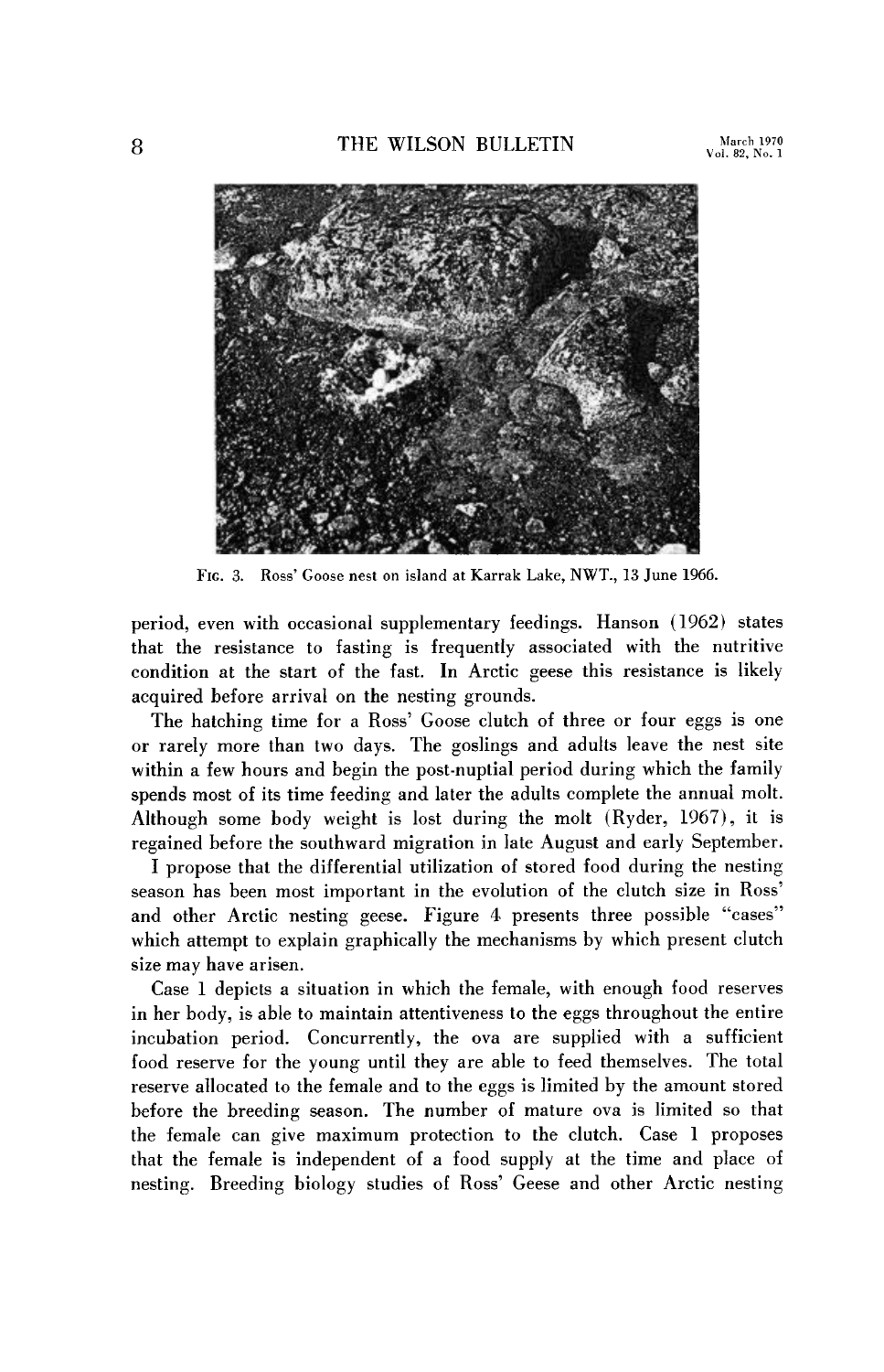**geese suggest to me that average clutch sizes have been evolved in relation to the conditions outlined for Case 1.** 

**Case 2 shows that although the total increase in body weight has remained the same, the allocation of food reserves has been decreased to ova and increased to non-ovarian tissues. ' The direct result here is a smaller reproductive output and an overabundance of food reserve for the female. One obvious "advantage" of this case is that it allows for greater attentiveness to a smaller clutch and increased survival of young. A number of factors might decrease the frequency of this case occurring in a natural population. Firstly, there is no need for the female to retain a food reserve for the posthatching stage. During this stage, food is abundant in the Arctic, and food storage is not generally considered to be a limiting factor. Secondly, the excess food reserve could have been allotted to the young, by increasing the amount of yolk and size of the egg, to further increase their chances of survival until they are able to feed on their own. Thirdly, low natality added to annual mortality may eventually result in a depletion of the population below recuperable levels, and fourthly, Case 2 favors increased survival of the adult, by supplying more food than is required, and a lowered reproductive output, which is incompatable with the theory of natural selection. Mayr (1963) reminds us that "reproductive success rather than survival [of the adult] is stressed in the modern definition of natural selection." I suggest that Case 2 is rare in natural populations and may be found in two situations:**  where young geese, breeding for the first time, possibly lay smaller than **average clutches (Delacour, 1964) ; and where a late season in the Arctic delays exposure of nesting habitat. This latter situation forces the female to use some of her reserves while waiting to start nesting. By the time of nest initiation, her reserve is decreased and to give maximum protection to the eggs, allocation to the ova has to be decreased. Smaller clutches in late starting Arctic seasons have been observed in Blue Geese, Brant, Black Brant,**  and White-fronted Geese (Cooch, 1958; Barry, 1962 and 1967). Atresia of **the ovary and resorption of (the contents of) the ova release food reserves to the breeding female.** 

**Case 3 depicts a situation where the number of mature ova is increased in relation to the total increase in body weight. This allows for a larger reproductive output but reduced food reserve for the breeding female. Under these conditions, the females' food storage may be depleted before the eggs hatch, forcing her to leave the nest to feed, allowing for increased exposure of the eggs to weather and predation. The direct result would be high embryo and nestling mortality. Case 3 applies in situations where larger than average clutches are laid. Various workers have reported increased nest and egg loss in such instances (Williams and Marshall, 1938; Hanson and Browning, 1959;**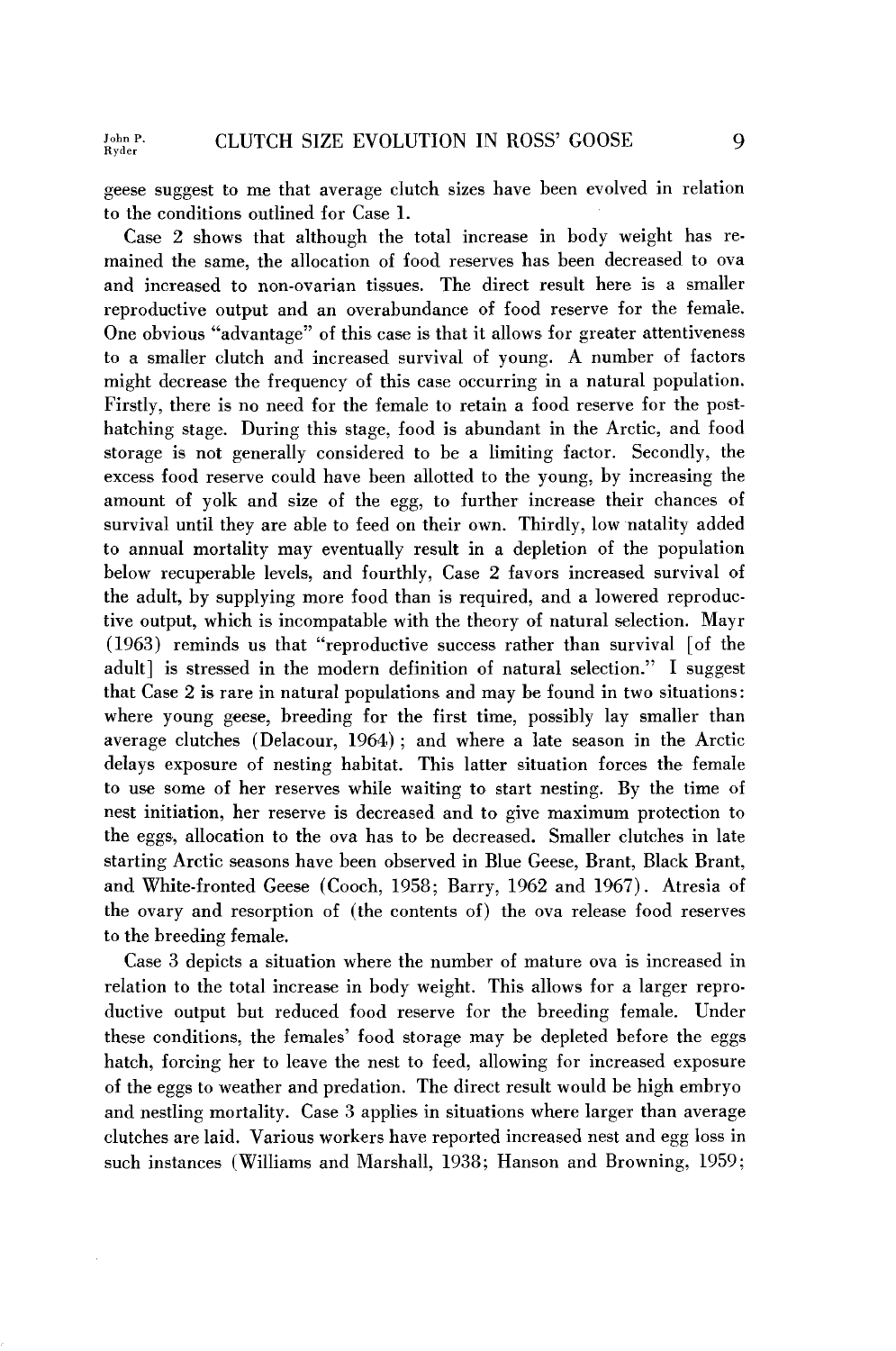

**FIG. 4. Proposed mechanism for the evolution of clutch size in Ross' Goose. The vertical bar represents the proportion of spring food reserves acquired by the breeding female before arrival on the nesting grounds, which are allotted to non-ovarian (hatch**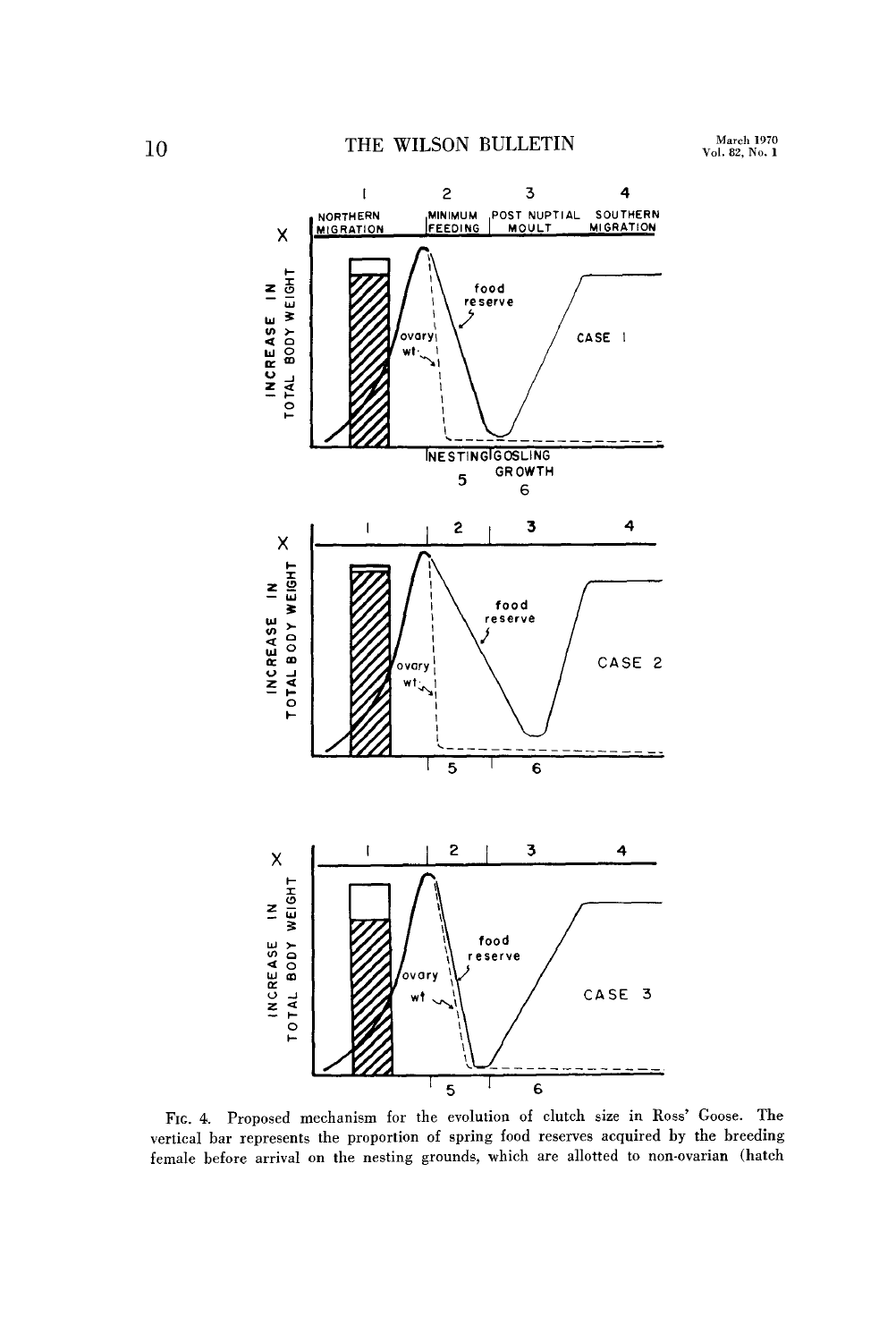**Coach, 1961; Hilden, 1964; Perrins, 1964; Barry, 1967). Poor success of large clutches is attributed to incubation difficulties, possible discomfort to the female resulting in her moving the eggs from the nest; eggs accidently rolling out the nest when she changes position (Delacour, 1964), and increased breakage when the eggs are layered in the nest, a situation I found common**  in large clutches of Ross' Geese. Cooch (1961) noted that the larger clutches **of Blue Geese take longer to hatch than those of average size and that the individuals which hatch last are weak, often unable to keep up to the older members of the brood. The "prognosis of survival for such goslings is poor." Hilden (1964) points out that in large broods of Aythya in Finland, the hen experiences difficulties keeping the brood intact when threatened by an enemy and when brooding in cold weather. This results in increased brood mortality.**  Eygenraam (1957) cited in Hilden (1964) showed that the largest broods of **the Mallard (Anas platyrhynchos) are reduced at a relatively faster rate than**  those of normal size. In Arctic nesting geese, the larger clutch, in addition to **presenting the problems outlined above, take longer to complete development.**  Time to complete the reproductive cycle is short in the Arctic (see Cooch, **1961; Ryder, 1967) and any individual that takes excessive time fails to rear offspring. Late seasons can have the same effect on large broods in terms of development of young. Barry (1962) found 21 young Brant frozen in the ice in the spring of 1957. These geese had hatched in the late season of 1956 and were in perfect shape except that feather development was four to five days short of allowing them to fly.** 

**More intense studies of embryonic, nestling, and fledgling mortality in relation to clutch size are required for most species before definitive statements are made regarding the credibility of Case 3. The investigations of Coach (1958) on Blue Geese and the reviews of long term studies in Lack**  (1966*a*) strongly support the contention that larger than average clutches **do not necessarily produce the greatest number of young which survive to sexual maturity. I suggest that Case 3, although existing in current populations of Arctic nesting geese, contributes less than Case 1 to the natural rate of increase of a population.** 

**The mechanisms I have presented to explain the evolution of clutch size in Arctic nesting geese are, for the most part, speculative. I hope that in the future, collection of breeding biology data from the Anatidae and other**  groups which do not feed their young, will illustrate the validity of the ideas **expressed in this paper.** 

**lines) and ovarian tissues. The horizontal X-line represents the weight above which the female cannot sustain long periods of flight during the spring migration. Weights are relative but nesting season phenology is based on data collected during the 1963 and 1964 nesting seasons (Ryder, 1967). See text for further explanation.**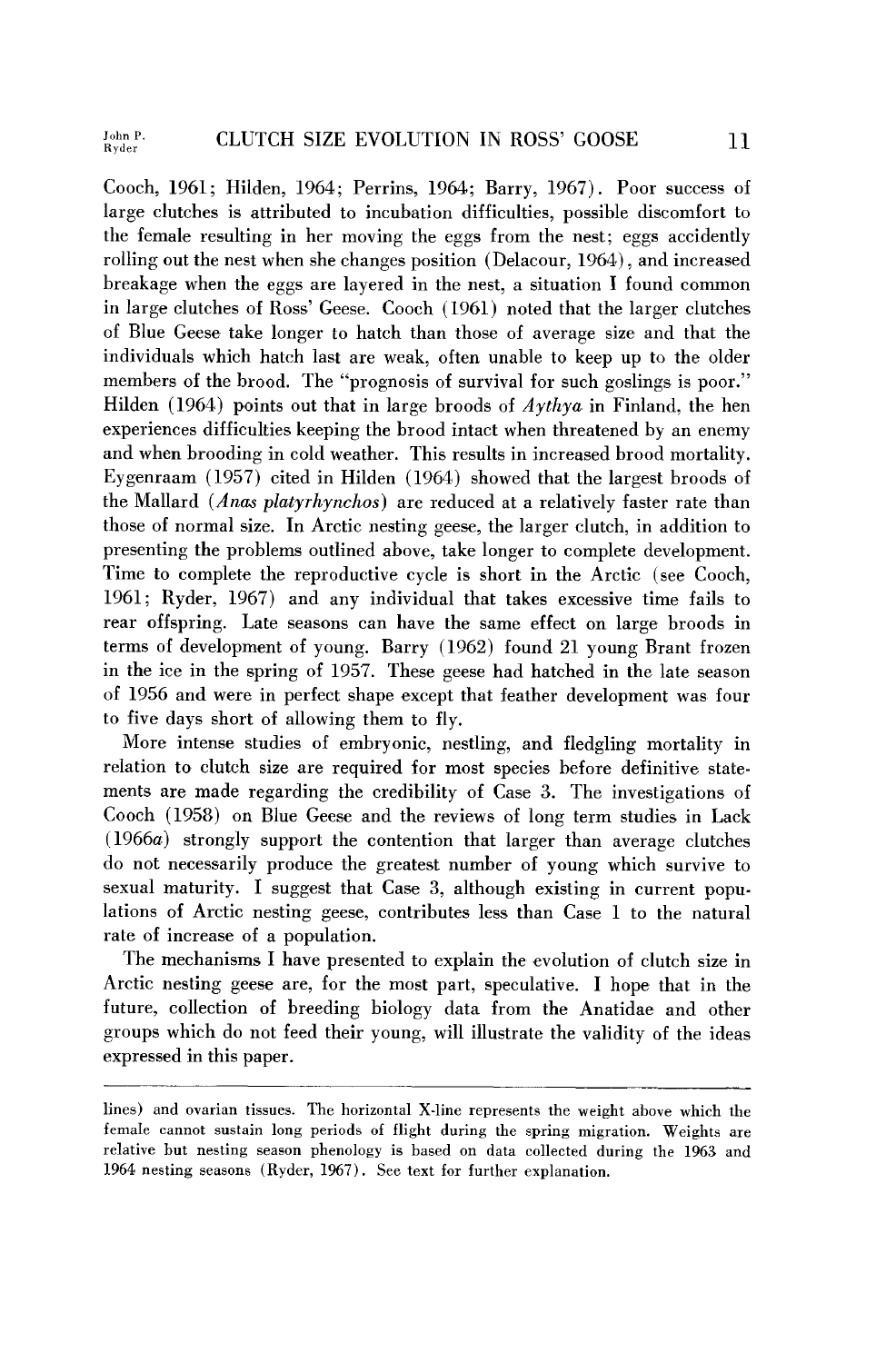### **SUMMARY**

**Three possible cases or alternatives are presented to explain the evolution of clutch size in Ross' Geese and other Arctic nesting geese, which do not feed their young. It is suggested that food reserves, acquired by the breeding female goose before the time and place of nesting, are allotted to ova and non-ovarian tissues. The number and size of eggs is limited to provide enough reserve food material to the young until they are able to feed themselves, and also to provide the breeding female with food so that she can give maximum protection to the clutch. The total amount of food stored before the breeding season, is limited by the maximum increase in body weight the female can carry during the spring migration.** 

### **ACKNOWLEDGMENTS**

**I would like to thank Drs. W. J. Maher, R. S. Miller, G. M. Sutton and Mr. A. Dzubin for reviewing drafts of this paper. Special appreciation goes to Dr. Sutton for underwriting the costs of the color plate. Financial support for this and related research was supplied by the Canada Department of Indian Affairs and Northern Development, Canadian Wildlife Service.** 

#### **LITERATURE CITED**

- BARRY, T. W. 1962. Effect of late seasons on Atlantic Brant reproduction. J. Wildl. **Mgmt., 26:19-26.**
- BARRY, T. W. 1967. The geese of the Anderson River Delta, N.W.T. Unpubl. Ph.D. **thesis. Univ. Alberta, Edmonton.**
- **BARRY, T. W. AND J. EISENHART. 1958. Ross' Geese nesting at Southampton Island, N.W.T., Canada. Auk, 75:89-PO.**
- **BROWN, J. L. 1964. The evolution of diversity in avian territorial systems. Wilson Bull., 76 :160-169.**
- **CODY, M. L. 1966. A general theory of clutch size. Evolution, 20:174-184.**
- **COOCH, F. G. 1954. Ross' Goose in the eastern arctic. Condor, 56:307.**
- COOCH, F. G. 1958. The breeding biology and management of the Blue Goose (Chen **caerulescens). Unpubl. Ph.D. thesis. Cornell Univ., Ithaca, N.Y.**
- **COOCH, F. G. 1961. Ecological aspects of the Blue-Snow Goose complex. Auk, 78: 72-89.**
- **DELACOUR, J. 1964. The waterfowl of the world. Vol. IV, Country Life, London.**
- **HANSON, H. C. 1962. The dynamics of condition factors in Canada geese and their relation to seasonal stresses. Arctic Inst. N. Amer. Tech. Paper, 12:1-68.**
- **HANSON, H. C. 1965. The Giant Canada Goose. Southern Illinois Press, Carbondale Ill.**
- **HANSON, H. C., P. QUENEAU, AND P. SCOTT. 1956. The geography, birds and mammals of the Perry River region. Arctic Inst. N. Amer. Spec. Pub., 3:1-96.**
- **HANSON, W. C. AND R. L. BROWNING. 1959. Nesting studies of Canada Geese on the Hanford Reservation, 1953-56. J. Wildl. Mgmt., 23:129-137.**
- **HILDEN, 0. 1964. Ecology of duck populations in the island group of Valassaaret, Gulf of Bothnia. Ann. Zool. Fenn., 1:153-279.**
- **KEAR, J. 1965. The internal food reserves of hatching Mallard ducklings. J. Wildl. Mgmt., 29:523-528.**
- **LACK, D. 1954. The natural regulation of animal numbers. Clarendon Press, London. LACK, D. 1965. Evolutionary ecology. J. Appl. Ecol., 2:247-255.**
- **LACK, D. 1966a. Population studies of birds. Clarendon Press, London.**